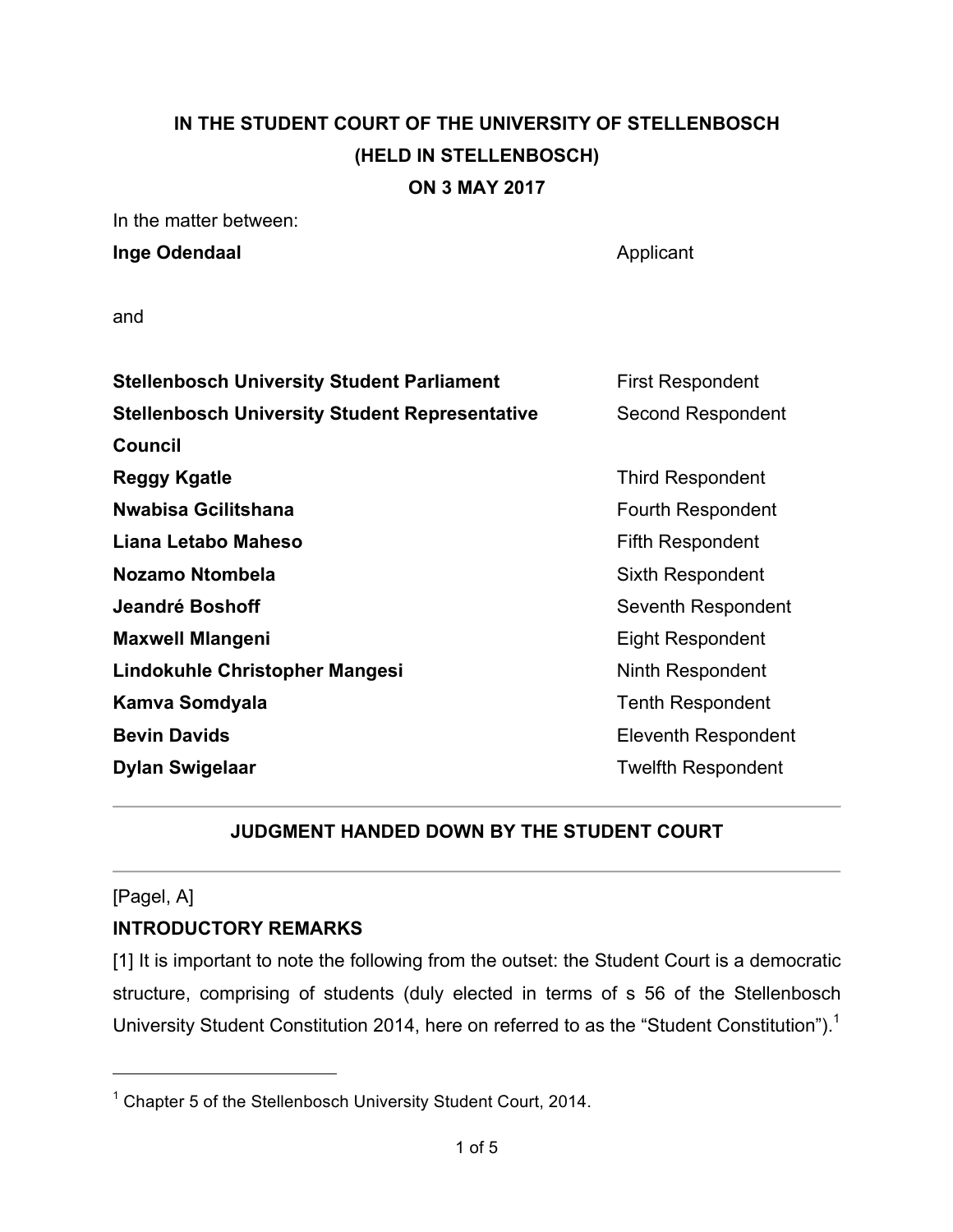[2] Section 55 of the Student Court explains the functioning of the Student Court, as an administrative tribunal, which is independent and subject only to the Student Constitution, which the Court must apply impartially and without fear favour of prejudice.

[3] Lastly, the Student Court determines its own procedures with due consideration of the rules of natural justice and the need for the Student Court to be accessible. $2$  These functions are to be fulfilled objectively; transparently and in the utmost good faith.

## **FACTS OF THE CASE**

[4] The applicant, a student at Stellenbosch University,<sup>3</sup> approached the court to decide on the constitutionality of two decisions made by the First Respondent ("Parliament") namely: the appointment of an Interim Speaker; and not to hold any ordinary meetings during the 2016 year. $4$ 

[5] It is common cause that Parliament was fully functional until it's  $4<sup>th</sup>$  ordinary meeting of 2015, on 6 October. At that meeting Parliament did not elect a Speaker of Parliament ("Speaker"). The Speaker at the time thought it most appropriate to appoint an Interim Speaker himself, instead of calling for an extraordinary meeting of Parliament.

[6] At the time, the campus (the student body, the Student Representative Council ("SRC"), Parliament and Stellenbosch University ("SU") Management) was grappling with the #FeesMustFall movement, a body of students who strongly advocates for the importance of access to education, and the adverse effects of fee increases on poor students. It was under the glare of intense political events, that the Interim Speaker's appointment was overlooked by most.

 $2$  Section 65(1) of the Stellenbosch University Student Constitution.

 $3$  Section 64(1).

 $4$  Section 62(c).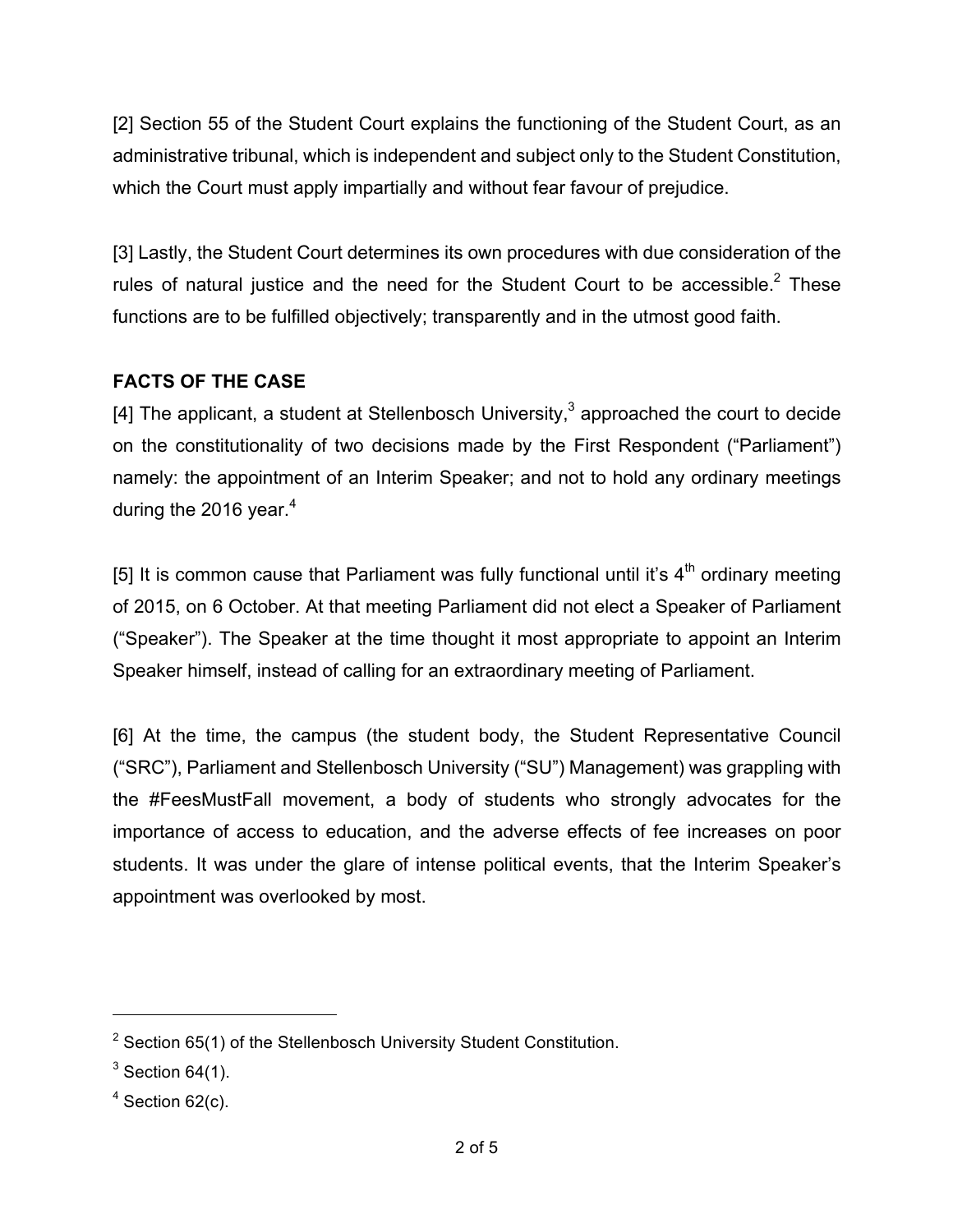[7] On 15 February, 2016, the Interim Speaker called for an extraordinary meeting to elect a Speaker. It was at this meeting that the appointment of the Interim Speaker was scrutinized. As a result, this meeting was also adjourned without a Speaker being elected. Parliament has not attempted to meet since. The Interim Speaker has resigned. From that point onwards, no other person had been elected or appointed to represent the office of Parliament.

### **APPLICABLE LAW**

[8] In regards to the surrounding uncertainty regarding the validity of the Student Constitution Version 2.4, the Court finds it unnecessary to decide on this matter since there is no discrepancy between any of the proposed valid constitutions in the sections relevant to this matter. The substance of both versions are the same, and therefore no reason exists to believe that the substance of the sections has changed. For ease of reference, since the both the Applicant and the Respondents, the Court will use the numbering of the 2014 Revision.<sup>5</sup>

#### **APPLICATION OF THE LAW TO THE FACTS**

[9] Parliament is responsible for electing its own Speaker. $6$  On the facts it is clear that Parliament failed to elect its Speaker at the ordinary meeting on 6 October, 2015, despite the fact that the matter had been tabled for that meeting by the Speaker. Therefore, Parliament, as a forum of students, failed to comply with its constitutional obligation of section 52.

[10] The Speaker of Parliament is responsible for calling Parliament meetings.<sup>7</sup> Parliament's failure to elect a Speaker at the ordinary meeting on 6 October 2015 did not excuse the Speaker from his obligation. The duty of a Speaker extends until his or her

 $5$  Sections 32, 51, 52, 64, 65 in the 2014 Revision, version 2.4 are exact copies of 32, 51, 52, 62, and 63 in the 2011 Revision, version 2.2.

 $6$  Section 52.

 $<sup>7</sup>$  Section 52(a).</sup>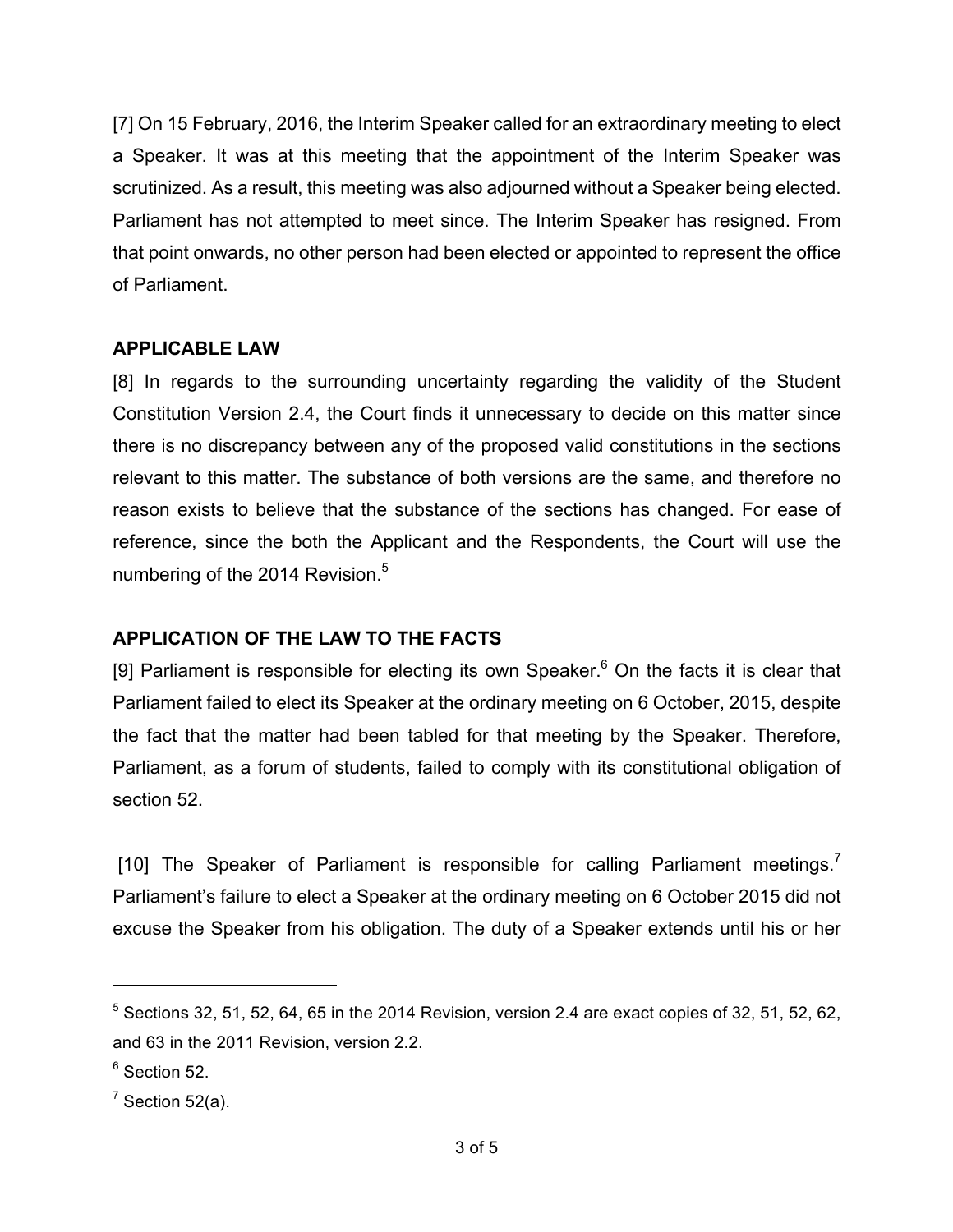successor is elected. This is the only way to ensure an uninterrupted functioning of Parliament. The Speaker's obligation to call an extraordinary meeting continued after that meeting which failed to elect a successor. These obligations were never fulfilled by the Speaker; this failure is held to be unconstitutional.

### **REMEDY**

[11] The appropriate remedy in this instance should ensure that the proper, independent functioning of Parliament is restored. This can be done if a Speaker is elected, since the Speaker carries the duty of ensuring that Parliament takes place.<sup>8</sup> However, a difficulty arises since only Parliament can elect its Speaker. Thus, both Parliament and the Speaker are based on the pre-existence and proper functioning of the other. The Speaker can only be elected at a meeting of Student Parliament, which can only be called for by the Speaker.

[12] Chapter 4 of the Student Constitution (nor any other proposed version of the Constitution) does not contemplate the facts or an event of this nature. In the absence of an express regulation, the court may – and must – make an order which gives effect to the democratic rights in Chapter 2 of the Constitution.

[13] Section 32(1) of the Student Constitution confers the SRC the power to call mass meetings to "consolidate its mandate, as a platform for debate and to ensure accountability". Parliament's function is to keep the SRC *accountable*. <sup>9</sup> In my mind, the facts of this case fall squarely on section 32(1).

[14] Section 32(2) of the Student Constitution confers a right to each student who attends a mass meeting contemplated in s 32 of the Student Constitution to vote in such a meeting. The Student Constitution clearly contemplates that a such a mass meeting will have decision making-powers.

 $\overline{a}$ 

 $8$  Section 52(a)

 $9$  Section 51(2).